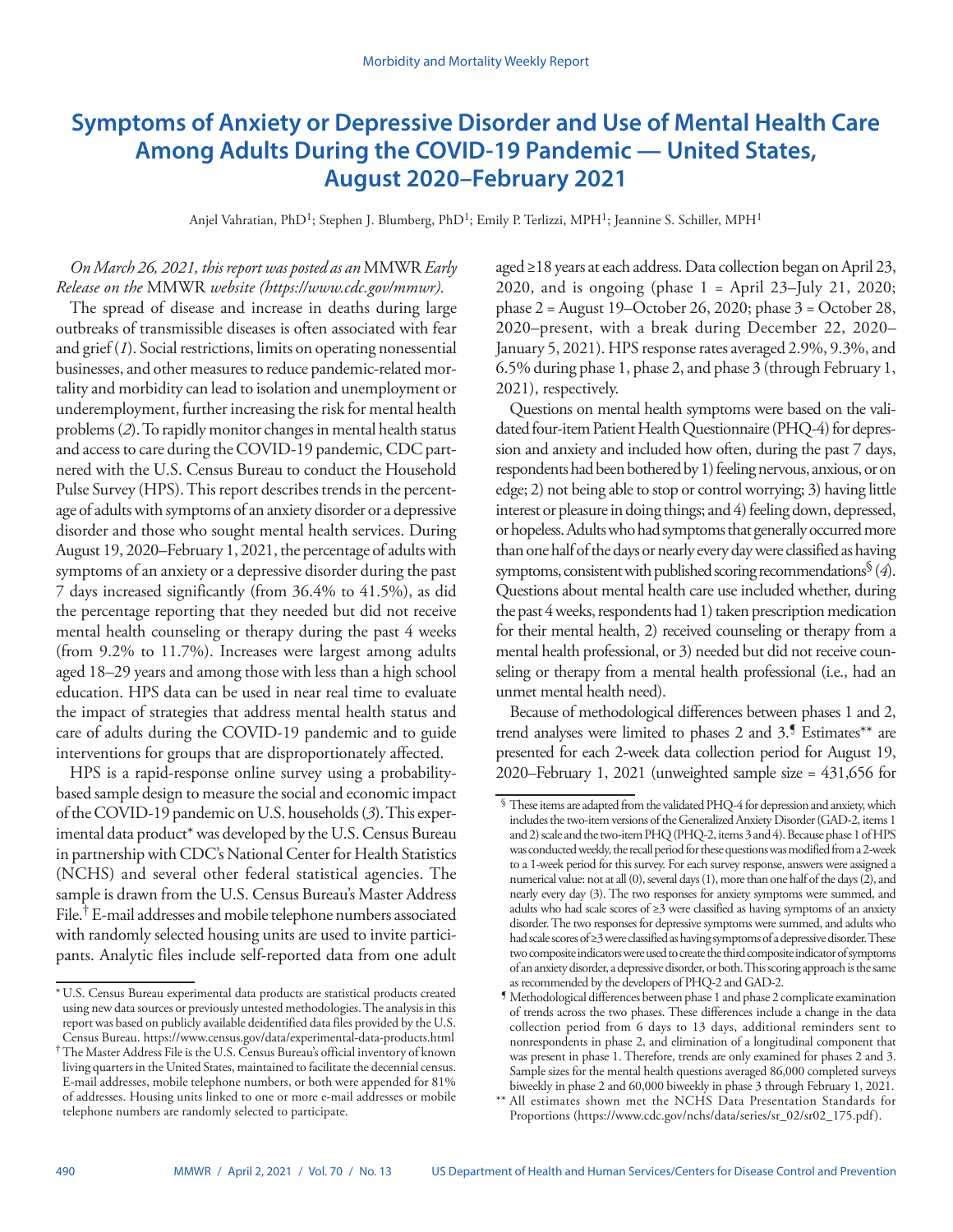phase 2 and 358,977 for phase 3, total = 790,633). Trends were assessed using joinpoint regression.†† In addition, changes in estimates of symptoms of an anxiety or a depressive disorder and the two mental health care measures were compared between August 19–31, 2020, and January 20–February 1, 2021, according to selected respondent characteristics. SAS-callable SUDAAN (version 11.0; RTI International) was used to conduct these analyses. Estimates were weighted to adjust for nonresponse and number of adults in the household and to match U.S. Census Bureau estimates of the population by age, sex, race/ethnicity, and educational attainment.

During August 19–31, 2020, through December 9–21, 2020, significant increases were observed in the percentages of adults who reported experiencing symptoms of an anxiety disorder (from 31.4% to 36.9%), depressive disorder (from 24.5% to 30.2%), and at least one of these disorders (from 36.4% to 42.4%) (Figure 1). Estimates for all three mental health indicators through January 2021 were similar to those in December 2020.

During August 19–31, 2020, through November 25– December 7, 2020, a significant increase was observed in the percentage of adults who reported taking prescription medication or receiving counseling for their mental health (from 22.4% to 25.0%) (Figure 2). Similarly, during August 19–31, 2020, through December 9–21, 2020, a significant increase was observed in the percentage of adults who reported needing but not receiving counseling or therapy for their mental health (from 9.2% to 12.4%). Estimates through January 2021 were similar to those in December 2020.

During August 19–31, 2020, through January 20– February 1, 2021, symptoms of an anxiety or a depressive disorder increased significantly from 36.4% to 41.5% (Table). Significant increases were observed for all demographic





\* Household Pulse Survey data collection included a 1-day break between the conclusion of one data collection period and the start of the next, as well as a 2-week break during December 22, 2020–January 5, 2021.

<sup>††</sup> Joinpoint regression characterizes trends as joined linear segments [\(https://surveillance.](https://surveillance.cancer.gov/joinpoint/) [cancer.gov/joinpoint/](https://surveillance.cancer.gov/joinpoint/)). A joinpoint is the period at which two segments with different slopes meet. Joinpoint software uses statistical criteria to determine the fewest number of segments necessary to characterize a trend and the periods when segments begin and end. The models were specified to include a minimum of one joinpoint.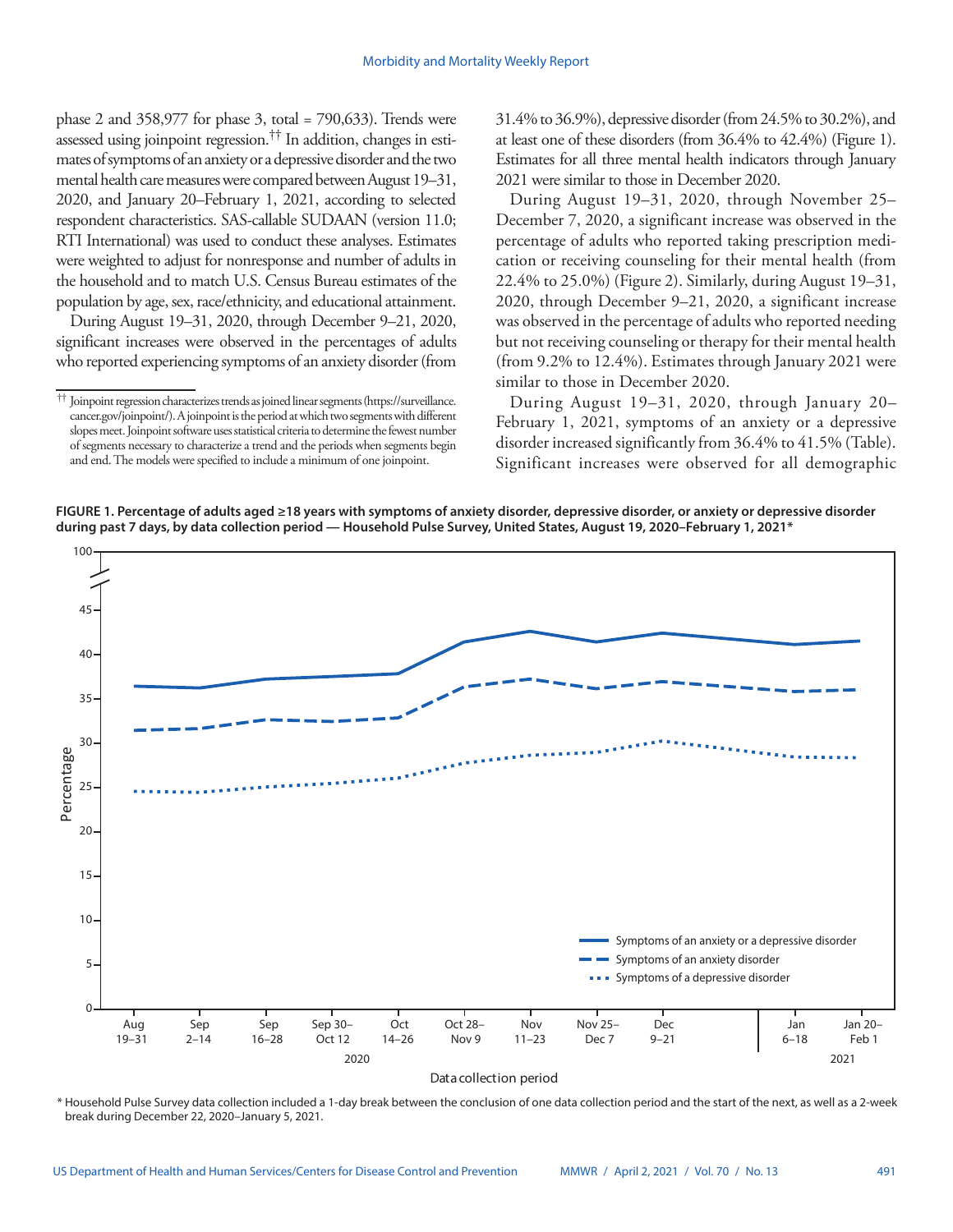subgroups presented, except adults aged ≥80 years and non-Hispanic adults reporting races other than White, Black, or Asian. The largest increases (8.0 and 7.8 percentage points) were among those aged 18–29 years and those with less than a high school education, respectively. During this time, mental health care treatment increased significantly from 22.4% to 24.8%. Significant increases were observed for adults aged 18–29, 30–39, and 60–69 years; men and women; non-Hispanic White and non-Hispanic Black adults; adults with at least a high school education; and adults who had not experienced symptoms of an anxiety or a depressive disorder during the past 7 days.

Unmet mental health needs also increased significantly from 9.2% to 11.7%. Subgroups with significant increases included adults aged 18–29, 30–39, and 50–59 years; men and women; Hispanic, non-Hispanic White, and non-Hispanic Black adults; adults at all education levels; and adults regardless of whether they experienced symptoms of an anxiety or a depressive disorder or both during the past 7 days. The largest increases in unmet mental health needs (7.2 percentage points and 4.3 percentage points) were among adults aged 18–29 years and those with less than a high school education, respectively. During January 20, 2021–February 1, 2021, 23.8% of persons with symptoms of an anxiety or a depressive disorder had unmet mental health needs, and this percentage increased by 2.8 percentage points from August 2020 to February 2021.

#### **Discussion**

The percentage of adults who had symptoms of an anxiety or a depressive disorder during the past 7 days and those with unmet mental health needs during the past 4 weeks increased significantly from August 2020 to February 2021, with the largest increases among those aged 18–29 years and those with less than a high school education. During January 20, 2021– February 1, 2021, more than two in five adults aged  $\geq$ 18 years experienced symptoms of an anxiety or a depressive disorder

**FIGURE 2. Percentage of adults aged ≥18 years who took prescription medication for mental health or received counseling or therapy during**  past 4 weeks and percentage who needed but did not receive counseling or therapy during past 4 weeks, by data collection period -**Household Pulse Survey, United States, August 19, 2020–February 1, 2021\***



\* Household Pulse Survey data collection included a 1-day break between the conclusion of one data collection period and the start of the next, as well as a 2-week break during December 22, 2020–January 5, 2021.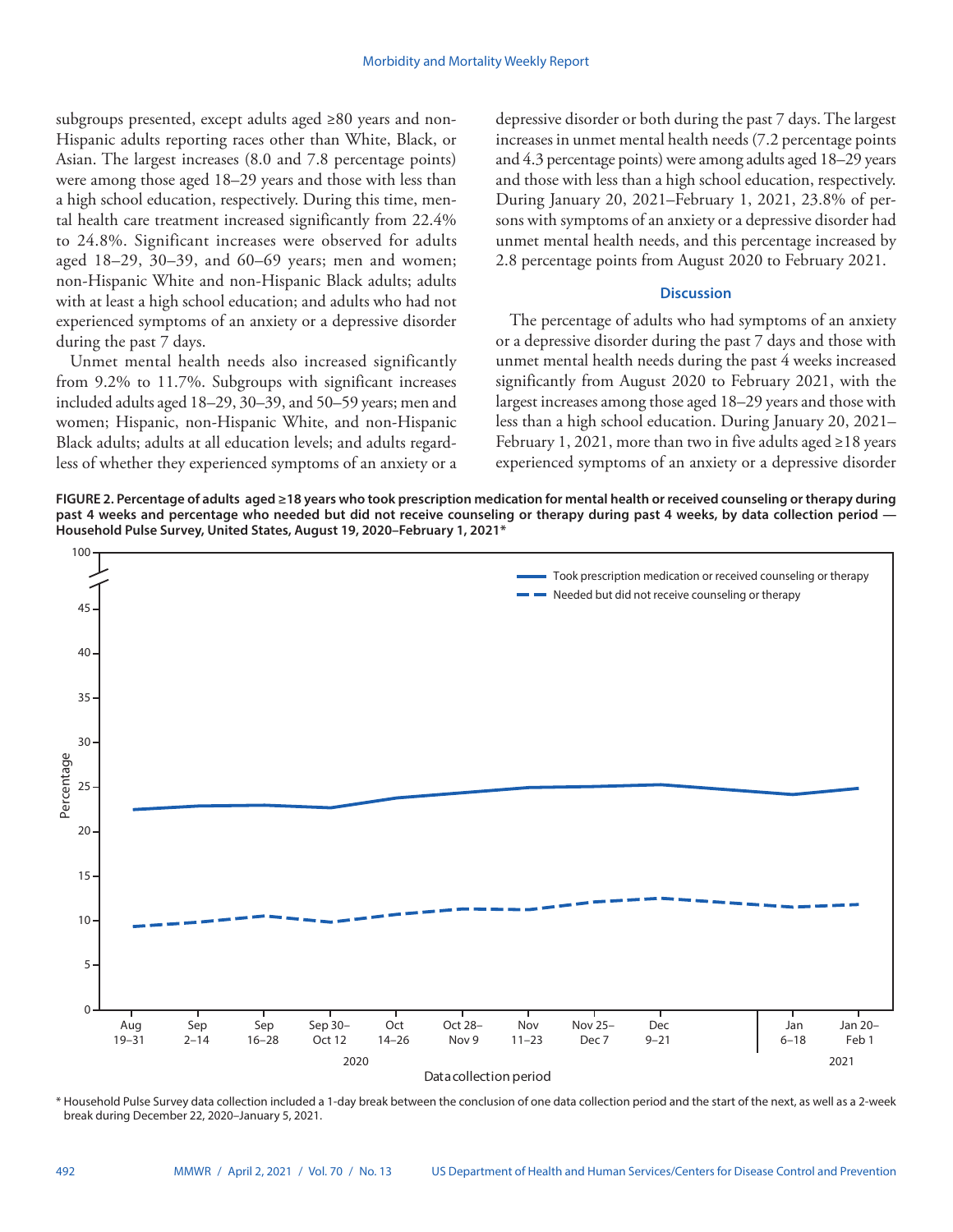**TABLE. Weighted\* percentage of adults aged ≥18 years with symptoms of anxiety or depressive disorder during past 7 days, percentage who took prescription medication for mental health or received counseling or therapy during past 4 weeks, and percentage who needed but did not receive counseling or therapy during past 4 weeks, by selected characteristics — Household Pulse Survey, United States, August 19, 2020–February 1, 2021**

|                                                                  | % (95% CI)                  |                                    |                                                                                                                                              |                                |                                                                            |                                    |
|------------------------------------------------------------------|-----------------------------|------------------------------------|----------------------------------------------------------------------------------------------------------------------------------------------|--------------------------------|----------------------------------------------------------------------------|------------------------------------|
|                                                                  | disorder during past 7 days |                                    | Took prescription medication for<br>Symptoms of anxiety or depressive mental health or received counseling or<br>therapy during past 4 weeks |                                | Needed but did not receive<br>counseling or therapy during past<br>4 weeks |                                    |
| Characteristic                                                   | Aug 19-31, 2020             | Jan 20-Feb 1, 2021 Aug 19-31, 2020 |                                                                                                                                              | Jan 20-Feb 1, 2021             |                                                                            | Aug 19-31, 2020 Jan 20-Feb 1, 2021 |
| <b>Total</b>                                                     | 36.4 (35.9-36.9)            | 41.5 $(40.7 - 42.2)^{\dagger}$     | 22.4 (22.0-22.9)                                                                                                                             | 24.8 $(24.2 - 25.4)^{\dagger}$ | $9.2(8.8-9.6)$                                                             | $11.7(11.1 - 12.2)^{\dagger}$      |
| Age group, yrs                                                   |                             |                                    |                                                                                                                                              |                                |                                                                            |                                    |
| $18 - 29$                                                        | 49.0 (47.5-50.5)            | 57.0 $(54.2 - 59.8)^{\dagger}$     | $23.3(21.5 - 25.2)$                                                                                                                          | 26.9 (24.9-29.0) <sup>†</sup>  | $15.6(14.5 - 16.7)$                                                        | 22.8 $(20.3 - 25.4)^{\dagger}$     |
| $30 - 39$                                                        | 42.5 (40.8-44.1)            | 45.9 $(44.5 - 47.3)^{\dagger}$     | $23.1(22.1 - 24.1)$                                                                                                                          | $27.1 (25.8 - 28.4)^{\dagger}$ | 12.9 (11.9-13.9)                                                           | $16.1(14.8 - 17.5)^{\dagger}$      |
| $40 - 49$                                                        | 37.6 (36.3-39.0)            | $41.1 (38.9 - 43.2)^{+}$           | 23.6 (22.8-24.5)                                                                                                                             | $25.0(23.7 - 26.3)$            | $10.0(9.3 - 10.7)$                                                         | $11.0(10.0 - 11.9)$                |
| $50 - 59$                                                        | 34.9 (33.6-36.3)            | 41.2 $(39.8 - 42.6)^{\dagger}$     | 23.9 (22.8-25.1)                                                                                                                             | 25.4 (24.0-26.9)               | $7.7(6.9 - 8.5)$                                                           | $9.5(8.6 - 10.4)^{\dagger}$        |
| $60 - 69$                                                        | 29.3 (28.0-30.6)            | $33.4(31.6 - 35.4)^{\dagger}$      | 21.2 (20.2-22.2)                                                                                                                             | $23.3(22.0-24.6)$ <sup>†</sup> | $5.3(4.8-5.9)$                                                             | $5.4(4.8-6.0)$                     |
| $70 - 79$                                                        | 23.2 (21.6-25.0)            | $26.3(24.6 - 28.0)^{\dagger}$      | $19.6(18.1 - 21.1)$                                                                                                                          | 19.8 (18.3-21.3)               | $2.9(2.2 - 3.6)$                                                           | $3.1(2.4-3.9)$                     |
| $\geq 80$                                                        | 19.4 (16.3-22.9)            | $22.5(18.5-27.0)$                  | 14.8 (12.0-17.9)                                                                                                                             | $17.3(14.1 - 21.0)$            | $1.4(0.9-2.0)$                                                             | $2.3(1.3-3.7)$                     |
| Sex                                                              |                             |                                    |                                                                                                                                              |                                |                                                                            |                                    |
| Male                                                             | 31.8 (30.8-32.8)            | $38.0 (36.9 - 39.1)^{\dagger}$     | $16.3(15.6 - 17.1)$                                                                                                                          | 19.1 $(18.1 - 20.1)^{\dagger}$ | $6.8(6.2 - 7.3)$                                                           | $9.1 (8.3 - 9.8)^{\dagger}$        |
| Female                                                           | 40.7 (39.9-41.5)            | 44.8 $(43.8 - 45.8)^{\dagger}$     | 28.0 (27.3-28.7)                                                                                                                             | 30.0 $(29.3 - 30.7)^{\dagger}$ | 11.4 (10.9-11.9)                                                           | $14.1(13.4 - 14.8)^{+}$            |
| Race/Ethnicity                                                   |                             |                                    |                                                                                                                                              |                                |                                                                            |                                    |
| Hispanic or Latino                                               | 40.2 (38.0-42.3)            | 47.1 $(44.7 - 49.4)^{\dagger}$     | $17.2(15.8 - 18.6)$                                                                                                                          | 19.5 (17.3-21.9)               | $9.6(8.6 - 10.6)$                                                          | $12.8(10.9 - 14.9)^{\dagger}$      |
| White, non-Hispanic                                              | 35.4 (34.8-35.9)            | $39.8(38.9 - 40.7)^{\dagger}$      | 25.6 (25.0-26.1)                                                                                                                             | $28.1 (27.3 - 28.8)^{\dagger}$ | $9.1(8.7-9.5)$                                                             | $11.7(11.2 - 12.1)^{\dagger}$      |
| Black, non-Hispanic                                              | 37.7 (35.7-39.8)            | 44.5 $(41.6 - 47.5)^{\dagger}$     | $15.6(14.2 - 17.1)$                                                                                                                          | $18.7(16.7-20.8)^{+}$          | $9.3(8.3 - 10.3)$                                                          | $12.2(10.4 - 14.1)^{\dagger}$      |
| Asian, non-Hispanic                                              | 30.5 (28.2-32.8)            | $37.4(33.4 - 41.5)^{\dagger}$      | $11.1(9.7-12.5)$                                                                                                                             | $12.9(10.7-15.4)$              | $4.8(3.9 - 5.8)$                                                           | $5.8(4.5 - 7.3)$                   |
| Other/Multiple races, non-Hispanic                               | 43.1 (40.2-46.1)            | 44.8 (41.0-48.6)                   | 25.0 (22.3-27.9)                                                                                                                             | 23.8 (20.9-26.9)               | $14.2(12.1 - 16.4)$                                                        | $13.8(11.4 - 16.5)$                |
| <b>Education level</b>                                           |                             |                                    |                                                                                                                                              |                                |                                                                            |                                    |
| Less than high school diploma                                    | 41.8 (38.4-45.2)            | 49.6 $(45.7 - 53.5)^{\dagger}$     | 20.0 (17.3-22.9)                                                                                                                             | 20.6 (17.5-24.0)               | $7.0(5.4 - 8.8)$                                                           | $11.3(8.8 - 14.2)^{+}$             |
| High school diploma or GED certificate                           | 36.3 (35.0-37.7)            | 41.1 $(39.3 - 42.9)^{\dagger}$     | $20.1(19.1 - 21.2)$                                                                                                                          | $22.2(20.9 - 23.4)^{\dagger}$  | $7.0(6.3 - 7.8)$                                                           | $8.7 (7.4 - 10.2)^{+}$             |
| Some college or associate's degree                               | 39.4 (38.5-40.3)            | 46.4 $(45.2 - 47.6)^{\dagger}$     | 23.5 (22.7-24.4)                                                                                                                             | $27.7(26.8 - 28.7)^{\dagger}$  | $11.2(10.6 - 11.9)$                                                        | $14.9(13.9 - 15.9)^{\dagger}$      |
| Bachelor's degree or higher                                      | 32.4 (31.7-33.0)            | $35.5(34.7 - 36.3)^{\dagger}$      | 24.0 (23.4-24.6)                                                                                                                             | $25.4(24.6 - 26.1)^{\dagger}$  | $9.7(9.2 - 10.1)$                                                          | $11.4(10.9-12.0)^{\dagger}$        |
| Symptoms of anxiety or<br>depressive disorder during past 7 days |                             |                                    |                                                                                                                                              |                                |                                                                            |                                    |
| Did not experience symptoms                                      | <b>NA</b>                   | <b>NA</b>                          | 13.9 (13.4-14.4)                                                                                                                             | $15.6(14.9 - 16.4)^{+}$        | $2.4(2.2-2.7)$                                                             | 3.1 $(2.8-3.5)^{+}$                |
| <b>Experienced symptoms</b>                                      | <b>NA</b>                   | <b>NA</b>                          | 37.5 (36.5-38.5)                                                                                                                             | 37.7 (36.6-38.8)               | 21.0 (20.2-21.8)                                                           | $23.8(22.8 - 24.9)^{\dagger}$      |

**Abbreviations:** CI = confidence interval; GED = general educational development; NA = not applicable.

\* Estimates were weighted to adjust for nonresponse and number of adults in the household and to match U.S. Census Bureau estimates of the population by age, sex, race/ethnicity, and educational attainment.

† Significant difference between percentages at two time points (August 19–31, 2020, versus January 20–February 1, 2021) based on two-sided significance tests at the 0.05 level.

during the past 7 days. One in four adults who experienced these symptoms reported that they needed but did not receive counseling or therapy for their mental health.

These findings are consistent with results from surveys conducted early in the COVID-19 pandemic (March–June 2020) that showed an increased prevalence of mental health symptoms, especially among young adults (*5*–*7*). The more recent results indicate an increasing prevalence over time later in 2020, which remained increased in early 2021. The trends in symptoms of an anxiety or a depressive disorder from HPS have been shown to be consistent with trends in the weekly number of reported COVID-19 cases, and it has been theorized that increases in these mental health indicators correspond with pandemic trends (*8*).

The findings in this report are subject to at least four limitations. First, these data are based on self-report and were not confirmed by health professionals. Questions about mental health symptoms might be predictive of but do not necessarily reflect a clinical diagnosis. In addition, the predictive validity of the scales used in this report have not been confirmed when adapted from a 2-week to a 1-week time frame. Second, HPS did not assess the cause of these symptoms; therefore, a direct association with COVID-19 events could not be determined with certainty. Third, changes in mental health symptoms from the summer to the winter months might reflect symptoms associated with seasonal affective disorder (*9*). However, data from the 2019 National Health Interview Survey (NHIS), SS measured using the unmodified PHQ-4, did not demonstrate statistically significant changes from August to December 2019 for symptoms of an anxiety disorder (8.1% to 8.6%); a depressive disorder (7.0% to 6.7%); or an anxiety disorder, a depressive

<sup>§§</sup> NHIS is an annual household survey of the noninstitutionalized U.S. civilian population. In 2019, NHIS included the eight-item PHQ (PHQ-8) depression scale and seven-item GAD (GAD-7) scale as part of its sample adult interview.